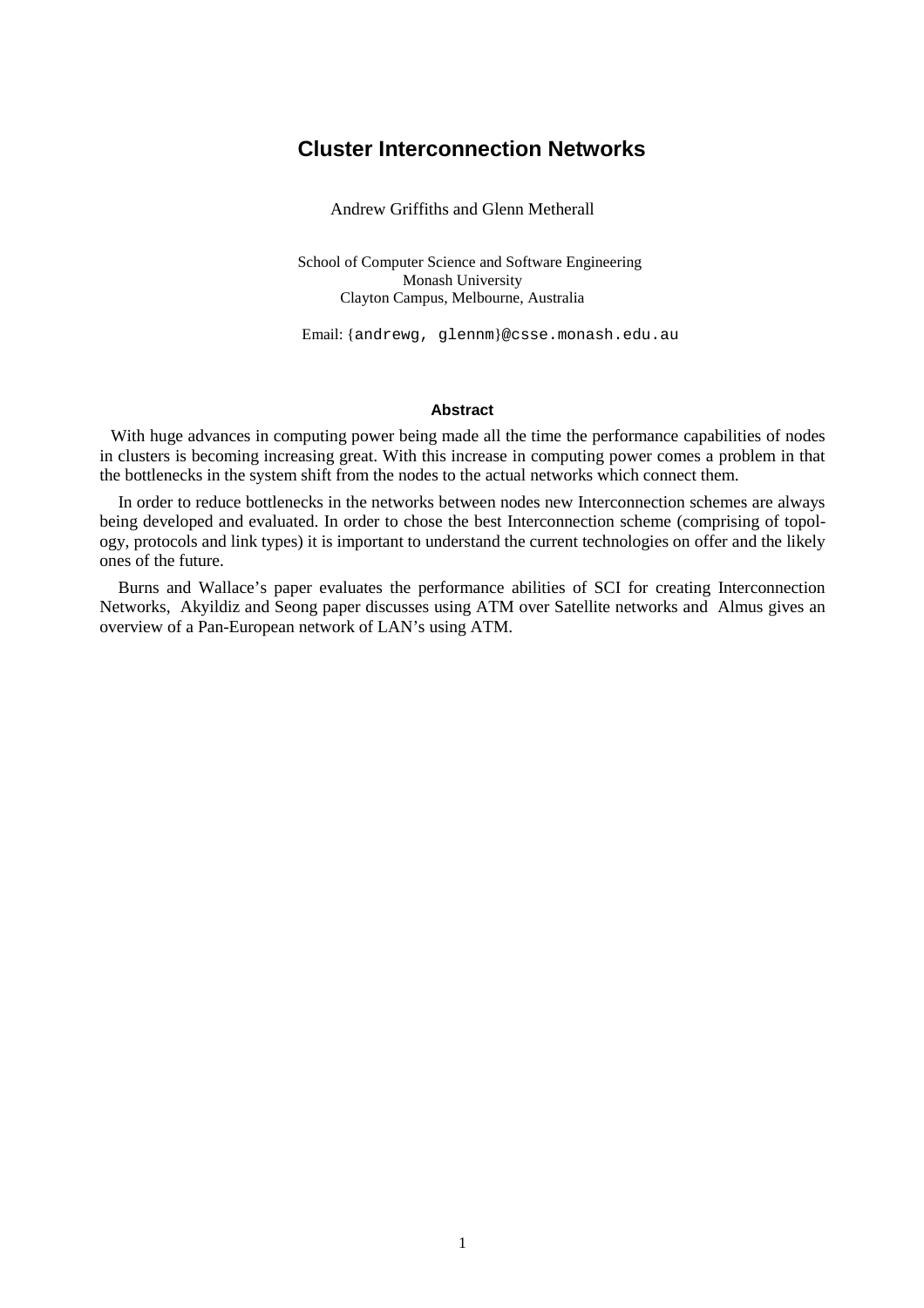### **1. Introduction**

Vital to the cluster systems in operation today (and most likely those in the future) is the existence of a network connecting the nodes and allowing them to communicate information with each other – or a master server controlling the cluster.

Although communication abilities between the nodes (either directly or indirectly) are vital to the operation of a cluster, the exact communication abilities and indeed the way in which these are implemented can change from cluster to cluster or indeed in one cluster over time.

A general principle adhered to is the provision of communication abilities through the use of an interconnection network between the nodes. Just like a standard network these interconnection networks may be set up with many different topologies, some of which are in current use… but many of which are still being developed and researched in order to evaluate the merits of all the different possibilities.

Current Popular interconnection network topologies include Tree, Crossbar, Hypercube and Mesh Topologies which are represented diagrammatically below;



Each of these different topology's provide their own merits and drawbacks in terms of communication abilities. Whilst the Fully interconnected one provides the most abilities in terms of communication, it is also the most expensive to implement in most cases and doesn't scale well in terms of cost.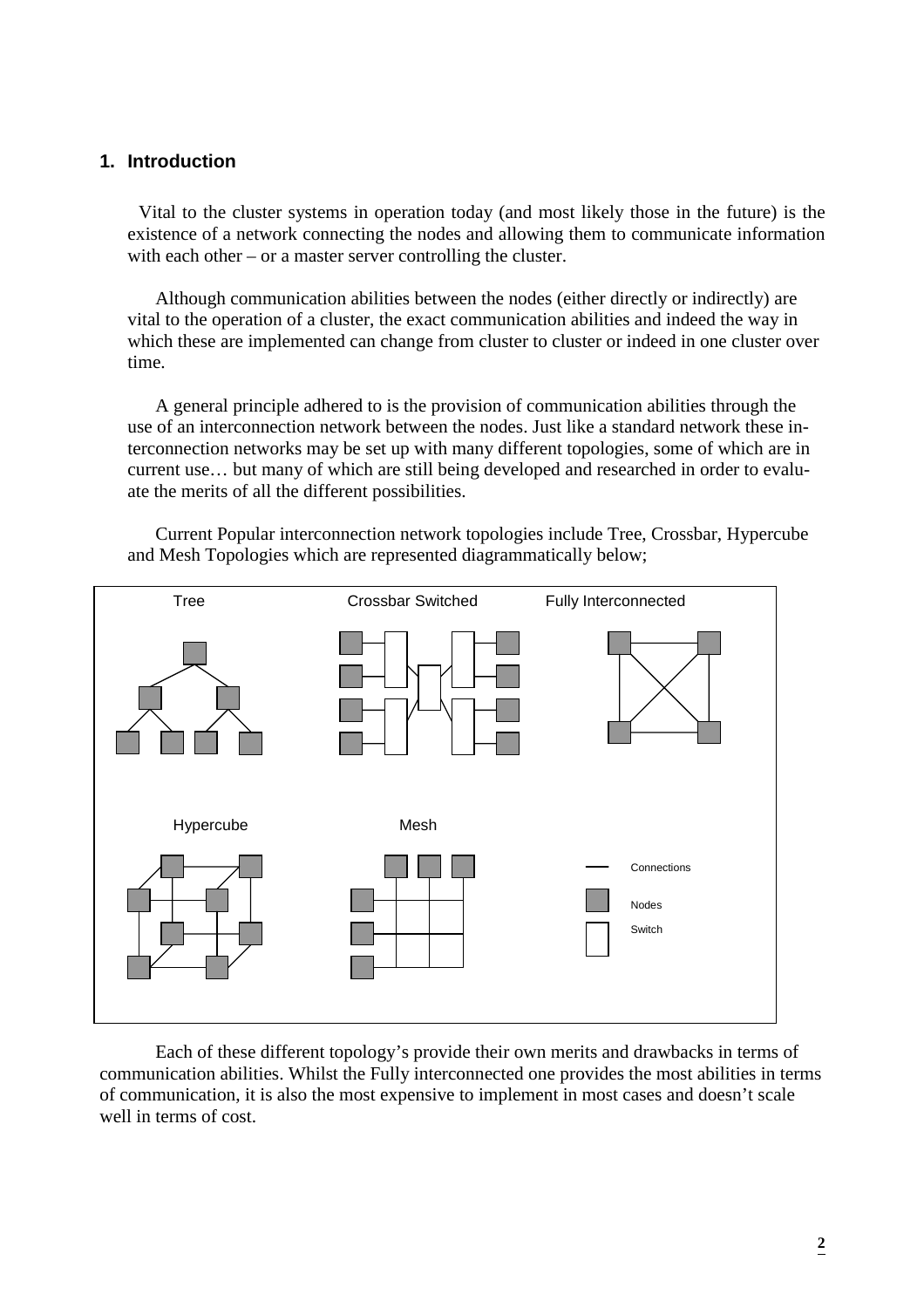In addition to the many different topology choices available for the implementation of an interconnected network, there are also a number of different protocols currently available for communication on the network, and many more are in development.

While most initial development of Clusters used IP over Ethernet to implement communication, new protocols and systems such as ATM, SCI and even Myranet are beginning to receive widespread use due to the extra speed and (in some cases) capabilities they provide. Most clusters still continue to use IP as a preferred higher level protocol for interconnection network communication but these new link level protocols are receiving more attention.

While once 10mbps Ethernet was the most popular interconnection protocol, new 100mbps and 1000mbps Ethernet systems are now being used in order to provide extra speed without much extra overhead required to change network protocols.

ATM Also provides a good system with increased speed and lower latency than the 10mbps Ethernet systems – primarily due to the use of smaller, fixed length datagrams instead of Ethernet's large variable sized packets.

SCI systems provide similar advantages as 1000mbps Ethernet systems except that they inherently offer a cache coherency scheme which can be used for the created of shared memory systems across a number of nodes on a network.

Finally Myranet systems are also beginning to be developed based on Myranet communications protocols which were designed with cluster technology in mind and as such provides features useful in the implementation of cluster systems.

In this report a number of Parallel cluster system reports investigating the use of these new technologies will be listed, then several discussed in more detail in order to provide an insight into the research currently taking place.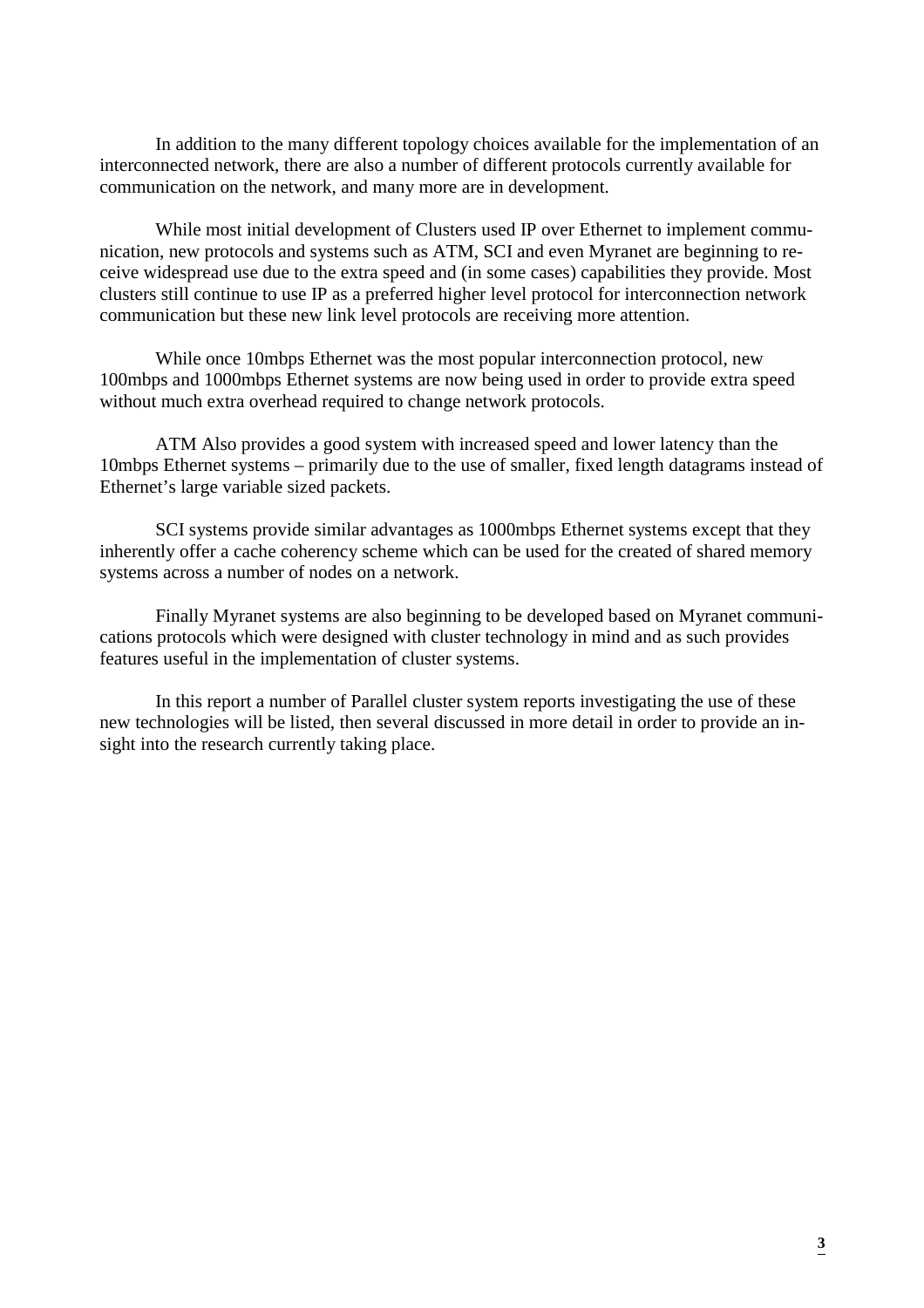# **2. Works on this area**

| <b>Network</b>          | <b>Work</b>                                                                                                 | <b>Description</b>                                                                                                                                                               | Url                                                                                                                |
|-------------------------|-------------------------------------------------------------------------------------------------------------|----------------------------------------------------------------------------------------------------------------------------------------------------------------------------------|--------------------------------------------------------------------------------------------------------------------|
| <b>ATM</b>              | <b>Berlin ATM LAN</b><br>Connection                                                                         | This work, discussed<br>in more detail below,<br>looks at a project in<br>Berlin and throughout<br>Europe which hopes<br>to extensively test<br>ATM.                             | http://www.prz.tu-ber-<br>lin.de/docs/html/EANTC/<br>PROJ-<br>ECTS/BALI/index.html                                 |
|                         | <b>Networks Evaluation</b><br>and Benchmarking<br>Project                                                   | A network being run<br>through Melbourne,<br>Adelaide and Can-<br>berra to demonstrate<br>the need for reserved<br>bandwidth and inves-<br>tigate how it can best<br>be managed. | http://www.dhpc.adelaide.<br>edu.au/projects/network/in<br>dex.html                                                |
| Myrinet                 | The Berkeley NOW<br>Project.                                                                                | The Berkeley (NOW)<br>project seeks to har-<br>ness the power of<br>clustered machines<br>via myrinet switched<br>network.                                                       | http://now.cs.berkeley<br>.edu/                                                                                    |
| <b>SCI</b>              | A performance<br>Evaluation of SCI as a<br><b>Parallel Computing</b><br><b>Interconnection Net-</b><br>work | Compares perform-<br>ance achieved using<br>different configura-<br>tions of number of<br>nodes & node type<br>using SCI Intercon-<br>nected Network                             | http://www.hcs.ufl.edu/<br>$\nu$ wallace/EEL5718/proj<br>ect.html -<br>http://www.hcs.ufl.edu/<br>~wallace/EEL5718 |
| Ethernet                | The Beowulf Project                                                                                         | Site discusses history<br>and the creation of the<br>beowulf machine and<br>it's uses with Ethernet<br>and Fast Ethernet<br>networks.                                            | http://www.beowulf.o<br>rg/                                                                                        |
| <b>Gigabit Ethernet</b> | Clustering-in Search<br>for Scalable Com-<br>modity<br>Supercomputing                                       | Various papers dis-<br>cussing different as-<br>pects of clustering<br>computers and related<br>issues.                                                                          | http://www.dgs.monash.ed<br>u.au/~rajkumar/papers/inf<br>ormatica.html                                             |
|                         | <b>CWRU Beowulf In-</b><br>troduction                                                                       | Talks about evolution<br>of the CWRU Beo-<br>wulf cluster                                                                                                                        | http://home.cwru.beowulf/<br>documentation                                                                         |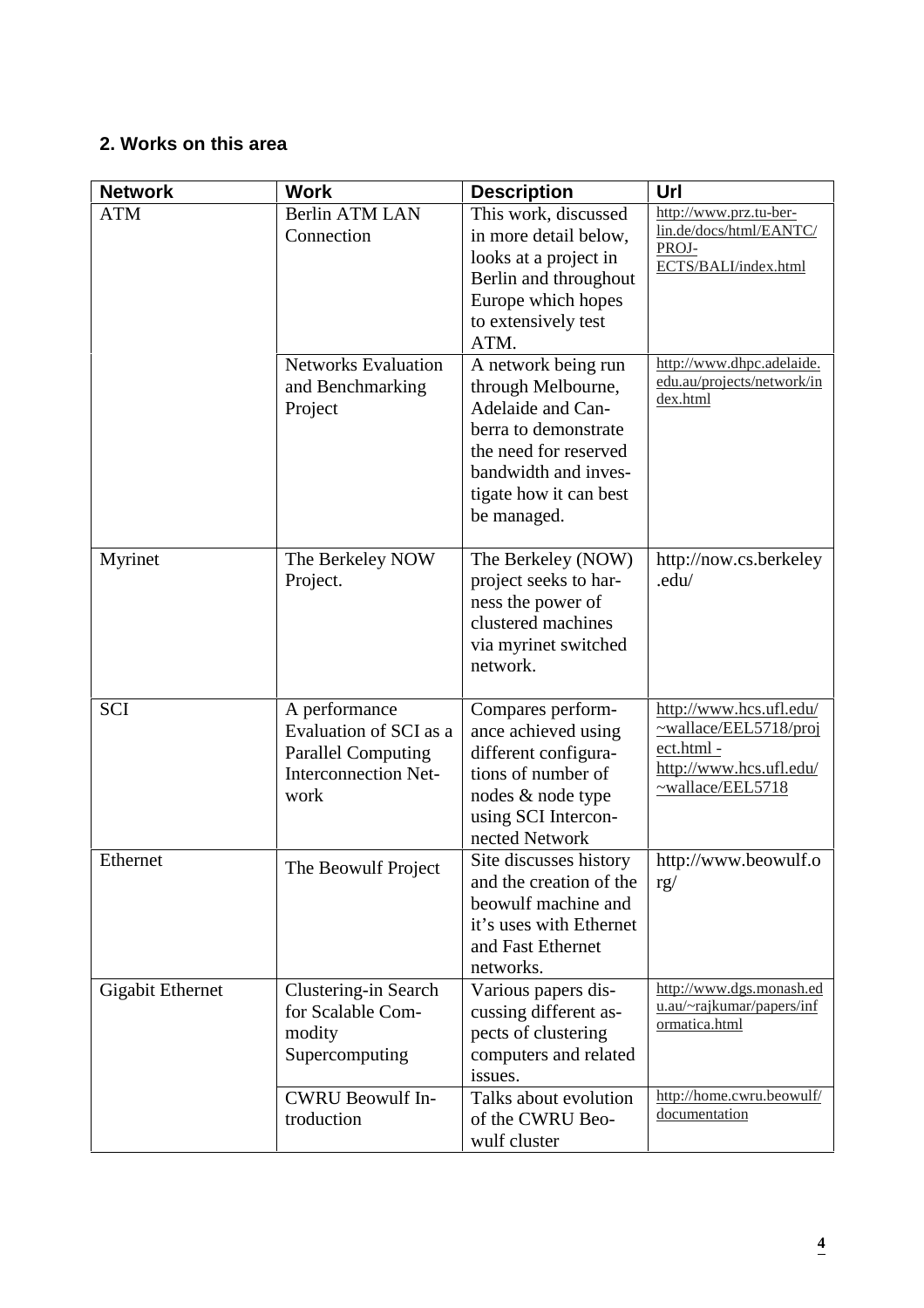| Miscellaneous | A simulation Re-<br>search on Multiproc-<br>essor Interconnection<br>Networks with<br><b>Wormhole Routing</b> | Discusses issues aris-<br>ing when selecting<br>appropriate network<br>type for clusters                                                                  | Abstract available on-<br>line at                                  |
|---------------|---------------------------------------------------------------------------------------------------------------|-----------------------------------------------------------------------------------------------------------------------------------------------------------|--------------------------------------------------------------------|
|               | <b>Cluster Information</b>                                                                                    | Describes the clusters<br>implemented by those<br>at Gatech University                                                                                    | http://www.cc.gatech.edu/<br>projects/ihpcl/clusters.html          |
|               | Designing Scalable<br><b>Parallel Architectures</b><br>with Processor Clus-<br>tering                         | Discusses develop-<br>ment of Interconnec-<br>tion Network Topol-<br>ogy designed for<br>Scalability using<br>modern advances                             | http://www.cc.gatech.edu/<br>projects/ihpcl/clusters.html          |
|               | <b>Scalable Networked</b><br><b>Information Process-</b><br>ing Environment<br>(SNIPE)                        | Describes a meta-<br>computing system<br>providing numerous<br>functionality's which<br>aid in development of<br>fault tolerant, distrib-<br>uted systems | http://www.supercomp.org<br>/sc97/program/TECH/MO<br>ORE/INDEX.HTM |

### **3. A performance Evaluation of SCI as a Parallel Computing Interconnection Network**

Mark W. Burns, Brad Wallace

Computer Communications

The goal of this project is currently to evaluate the performance achieved with the use of different numbers and different types of nodes when using an SCI Interconnection Network. Throughout the development of this project however the exact specifications have changed due to problems encountered.

Some of these problems Burns and Wallace have encountered in the creation of this SCI Network and the solutions they have found and presented provide valuable information to other wishing to create and use systems of clusters running over SCI or indeed those creating parallel computing systems in general.

Initially Burns and Wallace hoped to create an Interconnected Network cluster using Myinet instead of SCI for communication between the nodes but discovered that although Myrinet was designed with clusters in mind, some features which they felt necessary such as the ability to provide shared memory access weren't available in Myrinet without proprietary extensions.

For this reason SCI was chosen as the communication protocol to be used and was then integrated into the computer systems via a connection to the I/O busses of the nodes.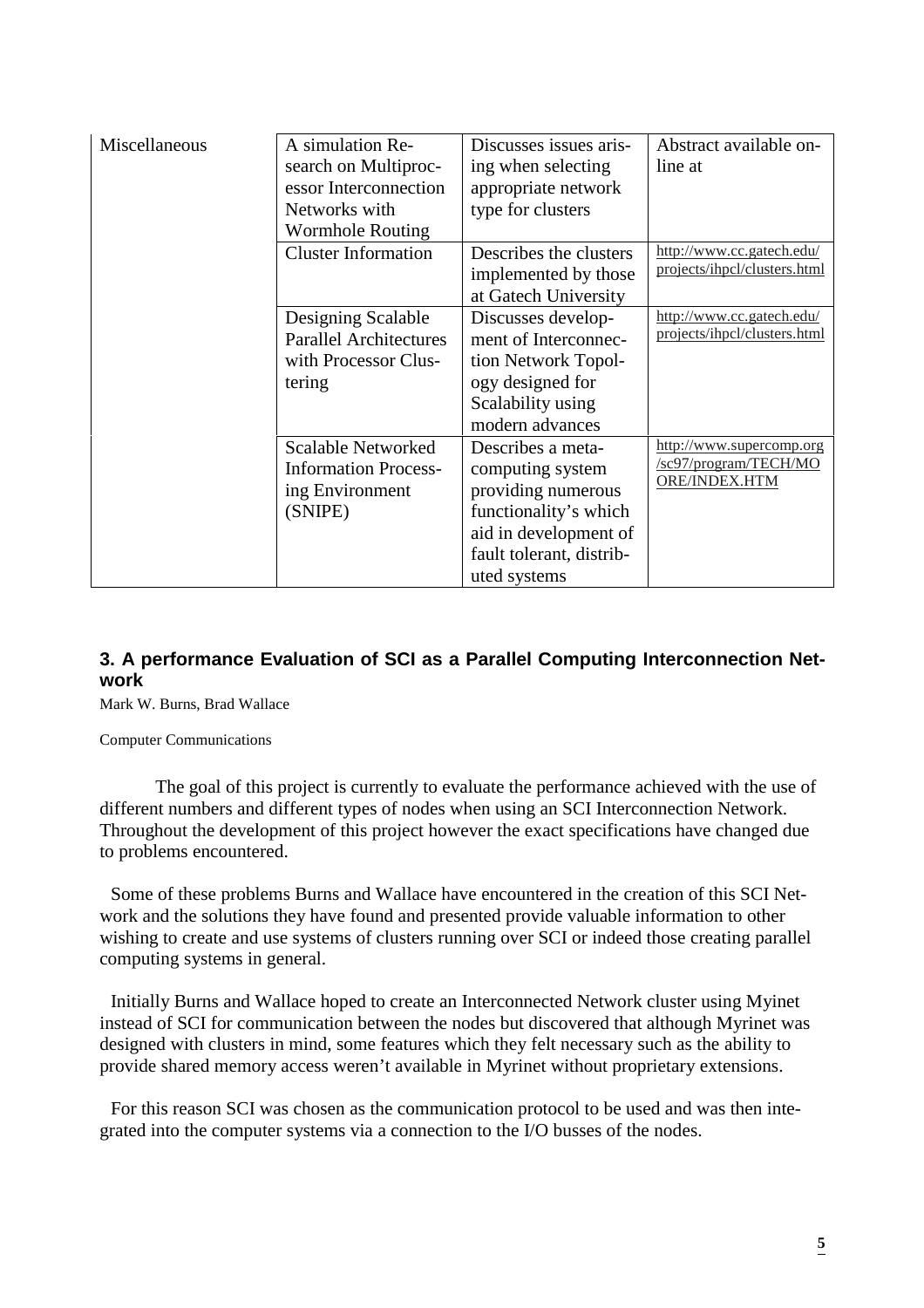This was accomplished through the design of a network interface which acted as a secondary bus controller for the Nodes I/O busses. This allows the node to treat the Network adapter as an I/O device instead of using IP software to send packets through a typical network card.



Preliminary performance results achieved using their systems to perform matrix multiplication tasks half way through their study provided very promising results for Large scale Clusters, as well as for Clusters of SMP Machines each containing two processors (although in this case only one IO bus and one network adapter).

In the final report comparisons are made between SMP Clusters, Uniprocessor clusters using SCI implemented through the I/O bus and Clusters which implement a shared memory bus through proprietary architecture.

As expected their results show that for clusters with a small number of nodes the use of SCI significantly helped performance when doing parallel computations such as matrix multiplication.

Against what they expected however is the fact that the SMP machines performed worse than their uni-processor counterparts using the same number of CPU's. A suggested explanation is that the choice of a single I/O bus and network adapter configuration to be used with the SMP machines severely degraded performance by creating a bottleneck at the I/O Bus [1].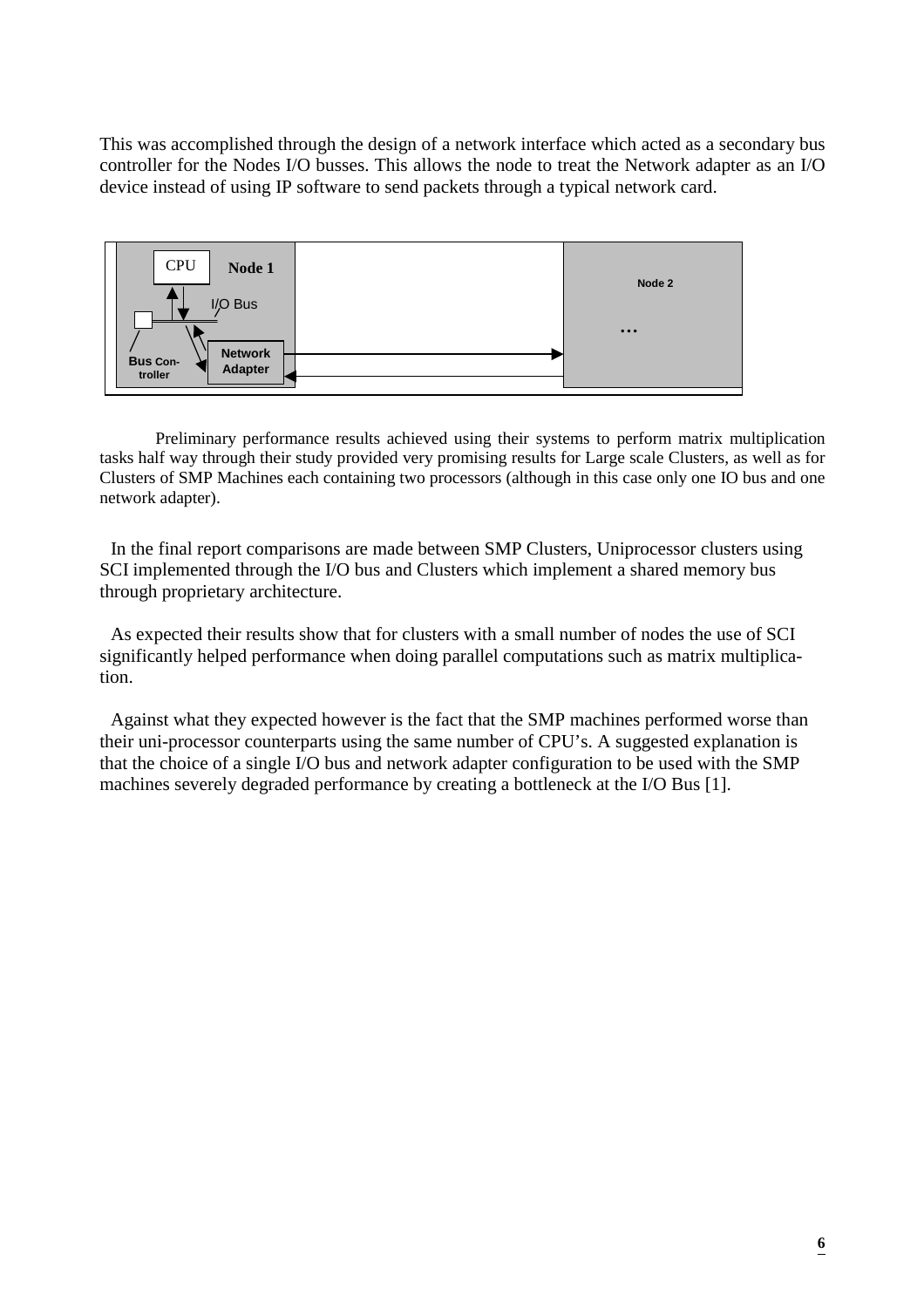## **4.** The Berlin ATM LAN Interconnection (BALI)

The BALI project was initiated by three German universities as a way of connecting a major area to an ATM network. This network is also connected to the Pan-European ATM Network which extends all the way through Europe, from Madrid to Dublin, Vienna and even Helsinki.

The goal of the network was to exam ATM in a metropolitan area environment. The network consists of three LAN's, one at each university, where there lies a conglomeration of smaller networks which perform a number of tasks depending on the requirements of the site. These LAN's are interconnected via two 155 Mbit/s SONET/SDH connections. One of these is then connected through to Amsterdam where it joins the Pan-European ATM Network. The following diagram shows how the BALI network is linked and how it joins to the rest of Europe. Over the page is a diagram of the Pan-European ATM Network.



At each site the ATM switches are connected via 100 or 140 Mbit/s TAXI interfaces using FDDI's 4B/5B coding schemes. The machines running on these networks are all Hewlett-Packards and workstations from SUN.

The network was tested for use with services such as multimedia mail, multimedia collaboration and joint viewing and teleoperation services. The rates of information was to be tested also by varying the traffic parameters including saturated loads and very bursty traffic.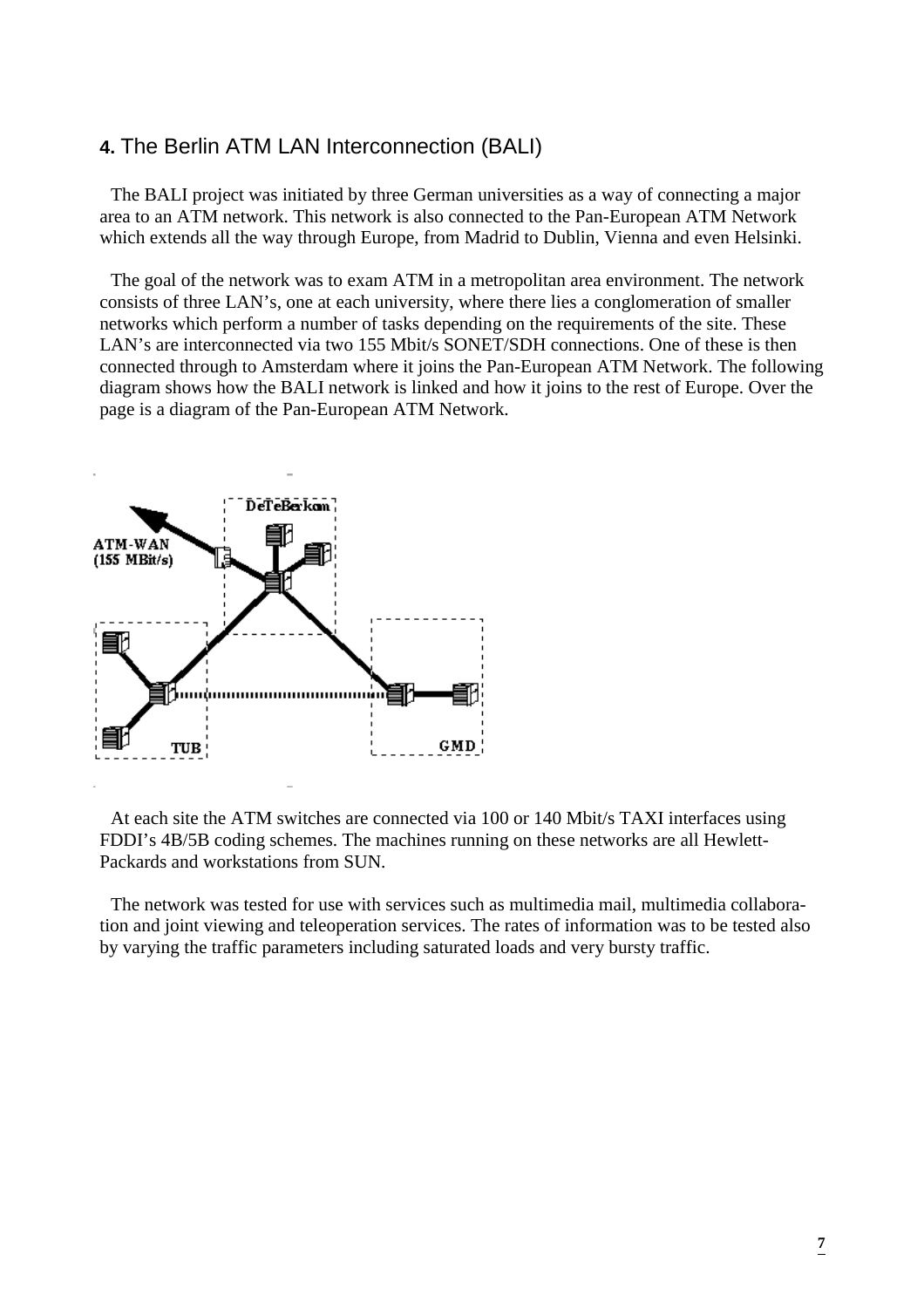# The Pan-European ATM Network



There was also a DFN which was implemented over the ATM-trial of the BALI network. This DFN-trial included tests in each of the following areas:

- Interconnection of the local ATM-networks at TU Berlin, DeTeBerkom and GMD.
- Connection to the ATM-trial of the German Telekom.
- Installation of ATM-capable endsystems.
- Provision of routers and gateways between ATM-network and conventional LAN's.
- Connection to available MANs.
- Connection to the ATM-trial of the European PTTs.
- Connection to Telekom's Narrowband-ISDN neetwork.
- Measurement and evaluation of relevant performance parameters.

Overall, with the number of tests that were performed in this Nationwide experiment it could almost be seen as the best possible way of comparing and evaluating ATM technology. Unfortunately no results were given with the document so we cannot analyse the findings. This project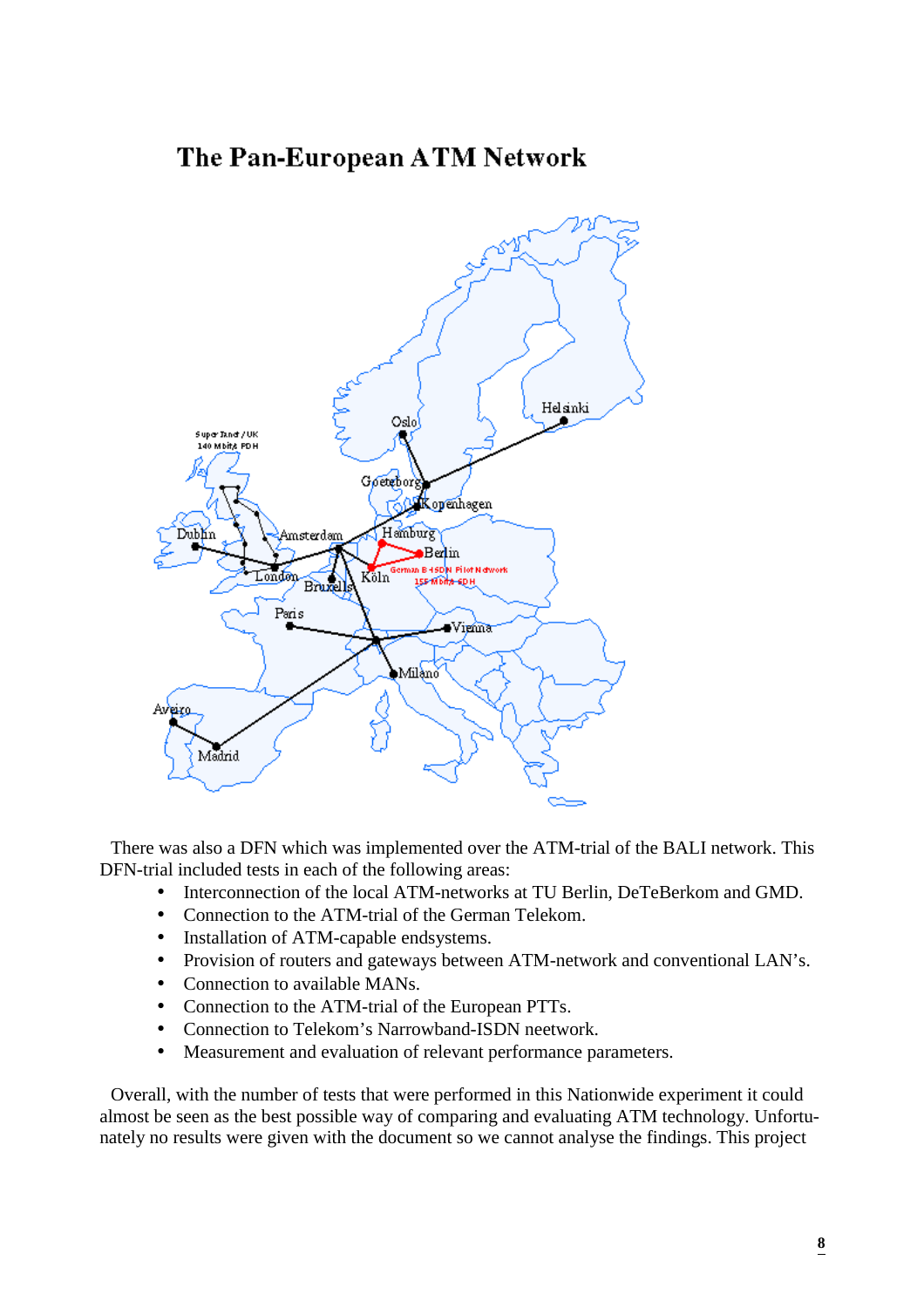was still worth reporting though as it really demonstrates the scope and potential that ATM technology has [2].

## 5. Satellite ATM Networks

A satellite network has many benefits to offer. It can cover a wide geographical area, it allows flexible network configuration and capacity allocation, has alternative channels for different traffics to maximize resource utilization and has broadcast and multipoint-to-multipoint capabilities and fast network setup. On the surface satellites don't seem to have much to do with clustering technologies, however as they have the potential to offer access to more LANs at a cheaper cost than an ordinary WAN they could possibly give more clustering power.

ASIU (ATM satellite interworking unit) is the key component of the architecture in that it interconnects both ATM and satellite networks and is able to manage and control system resources. It has a disadvantage it has elements which can affect NT performance and so the system should be chosen carefully with consideration to the requirements.

The system has a complex error control mechanism which can handle a large number of differing errors. An interleaving error detection mechanism is used to help stop the problems of burst errors. By using an ATM header error check single bit errors can be detected and are distributed to increase the speed at which they're corrected. An error recovery mechanism is also in place using standard networking techniques such as stop-and-wait ARQ, Go-back-N ARQ, Selective-repeat ARQ. Selective-repeat gives the best performance but is more complex to implement on a cluster system.

Traffic and congestion management is critical throughout the network due to the slow data rates of satellite links. A selective cell implementation iterates through any priority messages and schedules them appropriately. A buffering technique is used to try and store any messages that can't be immediately sent. Prioritization can sometimes be an integral part of a cluster system, depending on the amount of message passing throughout the network.

When considering multimedia a satellite network isn't as efficient due to the low data rates. This can be overcome however by using a dynamic satellite channel and a transponder. Video compression hasn't really been tested thoroughly tested yet to pass judgement but it probably wouldn't run very well unless the connection has been boosted.

Overall, with respect to satellite links as a cluster alternative, it seems to be very good. Cluster projects tend not to deal with much multimedia and so the large transfer rates aren't required. But with computer projects requiring more and more processing power, a satellite ATM network could be a feasible solution to get access to more computing power. The connections are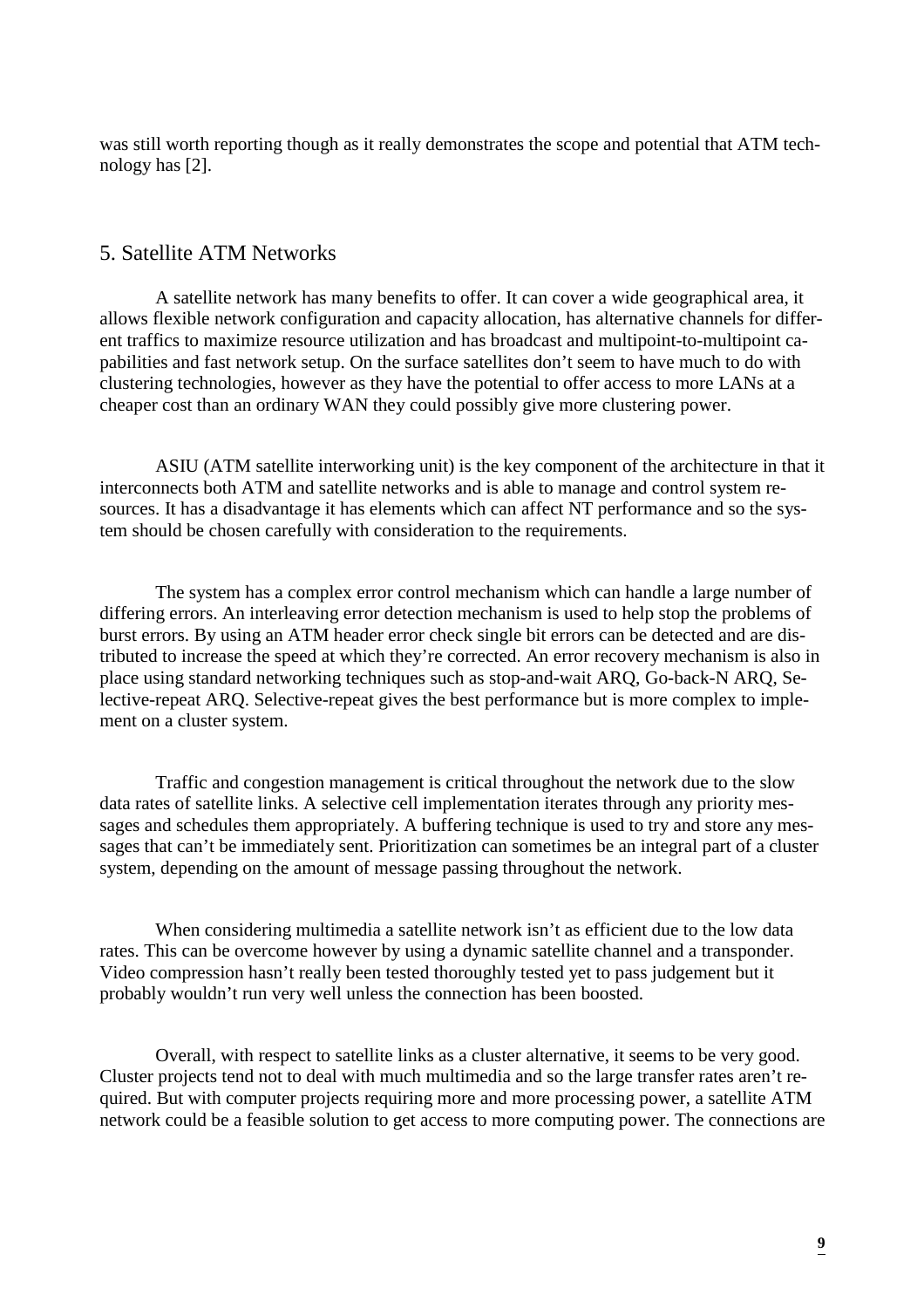relatively inexpensive so we may see a growth in the use of satellite ATM networks as a way of clustering a large number of computers and workstations [3].

### **6. Networks Evaluation and Benchmarking Project**

The main aim of this project is to give Australian research centers much wider access to distributed computing resources. To do this they will try to demonstrate the utility of dedicated networked access to high-performance resources and quantify these effects in terms of cumulative and peak bandwidth within the latency constraints imposed by inter-city distances in Australia. To cover a broad range of computing requirements a set of long and short term demonstrations are planned.

A set list of objectives are below:

- to investigate the usefulness of dedicated bandwidth for various applications and activities that we believe are becoming crucial to the way scientific research is carried out over widearea networks.
- to demonstrate this importance to those authorities who have the power to make such dedicated bandwidth available.
- to demonstrate the capabilities of this new technology to other research and development organisations including commercial ones, who may wish to acquire such dedicated bandwidth networks for their own use in the near future.

Demonstrations will involve streaming video and other multimedia devices, parallel computations using PVM and MPI and perhaps some data mining demonstrations using data from the Gravitational Wave Observatory. Overall this project, should it succeed, will provide much better internet access to not only research centers but to large companies and thus could help the general public in the long term. This project is being run by the Department of Computer Science at the University o Adelaide. By visiting the website given in the table above you will also find links to papers evaluating the performance of ATM networks [4].

### **7. Success Stories**

The Beowulf project has received major international attention thanks to the ease and cost effectiveness with which techniques they propose allow Interconnection network cluster creation.

The System is based on use of machines running Linux to act as nodes in cluster interconnection networks usually using Ethernet for Communication. The choice of Linux as an operating system provides many advantages thanks to the fact that it's open source and as such freely available for use and modification.

Further information is available at www.beowulf.org